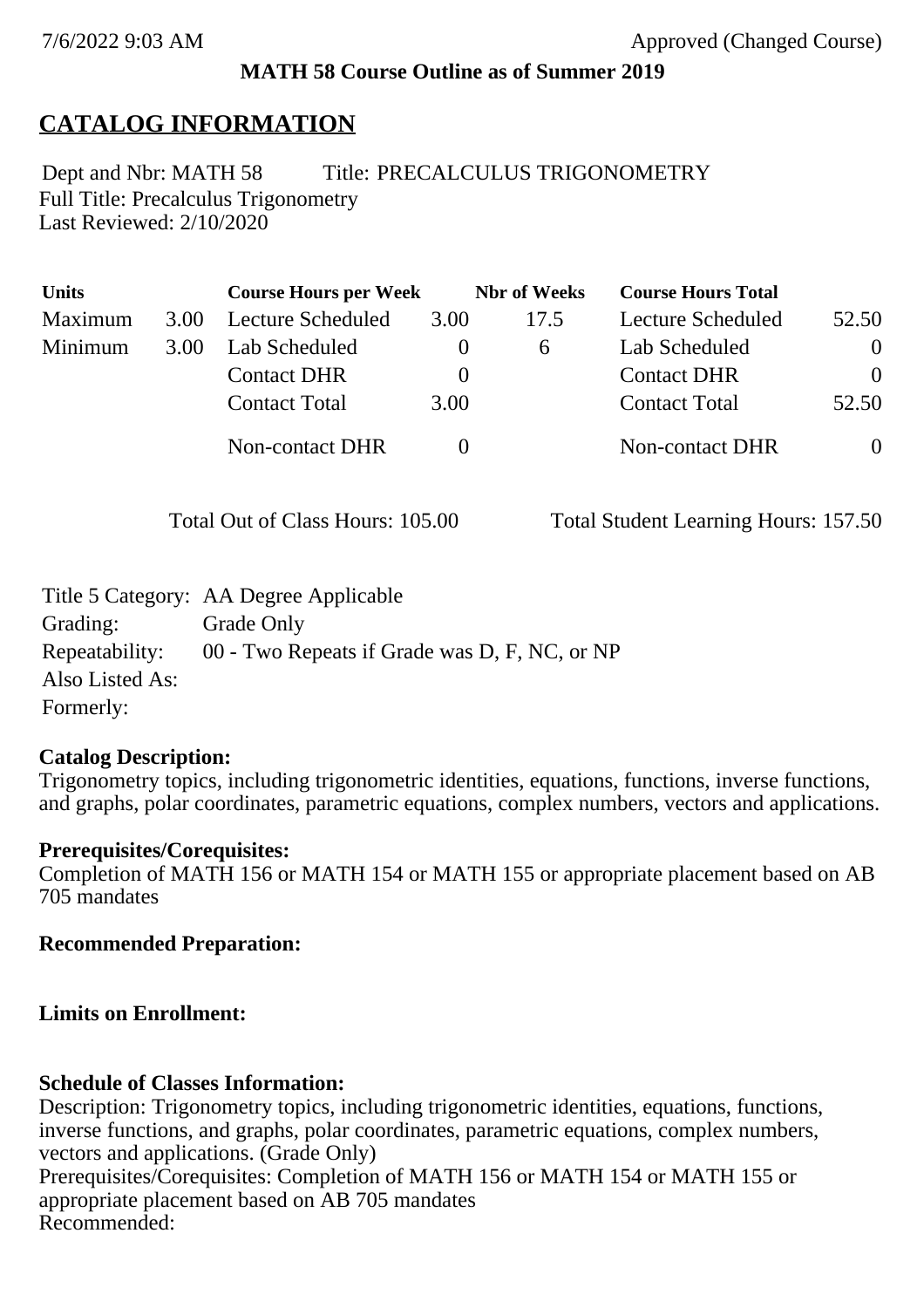## **ARTICULATION, MAJOR, and CERTIFICATION INFORMATION:**

| <b>AS Degree:</b>                 | Area                 |                                    |                                               | Effective:       | Inactive: |
|-----------------------------------|----------------------|------------------------------------|-----------------------------------------------|------------------|-----------|
|                                   | B                    | Thinking                           | Communication and Analytical Fall 2006        |                  |           |
|                                   | B                    | Thinking                           | <b>Communication and Analytical Fall 1981</b> |                  | Fall 1999 |
|                                   | <b>MC</b>            | <b>Math Competency</b>             |                                               |                  |           |
| <b>CSU GE:</b>                    | <b>Transfer Area</b> |                                    |                                               | Effective:       | Inactive: |
|                                   | B4                   | Math/Quantitative Reasoning        |                                               | <b>Fall 2006</b> |           |
|                                   | B4                   | <b>Math/Quantitative Reasoning</b> |                                               | <b>Fall 1981</b> | Fall 1996 |
| IGETC:                            | <b>Transfer Area</b> |                                    |                                               | Effective:       | Inactive: |
| <b>CSU Transfer: Transferable</b> |                      | Effective:                         | <b>Fall 2006</b>                              | Inactive:        |           |
| <b>UC</b> Transfer:               |                      | Effective:                         |                                               | Inactive:        |           |

### **CID:**

### **Certificate/Major Applicable:**

[Both Certificate and Major Applicable](SR_ClassCheck.aspx?CourseKey=MATH58)

## **COURSE CONTENT**

### **Student Learning Outcomes:**

Upon completion of the course, students will be able to:

- 1. Define and graph the six trigonometric functions and their inverses, solve equations involving trigonometric functions symbolically and graphically, and verify trigonometric identities.
- 2. Use trigonometric functions, identities, and Laws of Sines and Cosines to solve application problems.
- 3. Define, graph, and demonstrate appropriate applications of vectors, complex numbers in trigonometric form, polar coordinates, and parametric equations.

### **Objectives:**

During this course, students will:

- 1. Define and apply the trigonometric functions, using right triangle and unit circle approaches, and using degree and radian measures.
- 2. Verify and apply trigonometric identities.
- 3. Solve equations involving trigonometric functions both graphically and analytically.
- 4. Graph trigonometric functions and their transformations.
- 5. Define and graph the inverse trigonometric functions.
- 6. Solve applications and modeling problems using the trigonometric functions, identities, and the Laws of Sines and Cosines.
- 7. Represent complex numbers in trigonometric form and perform operations.
- 8. Use vectors to model applications in mathematics and science.

### **Topics and Scope:**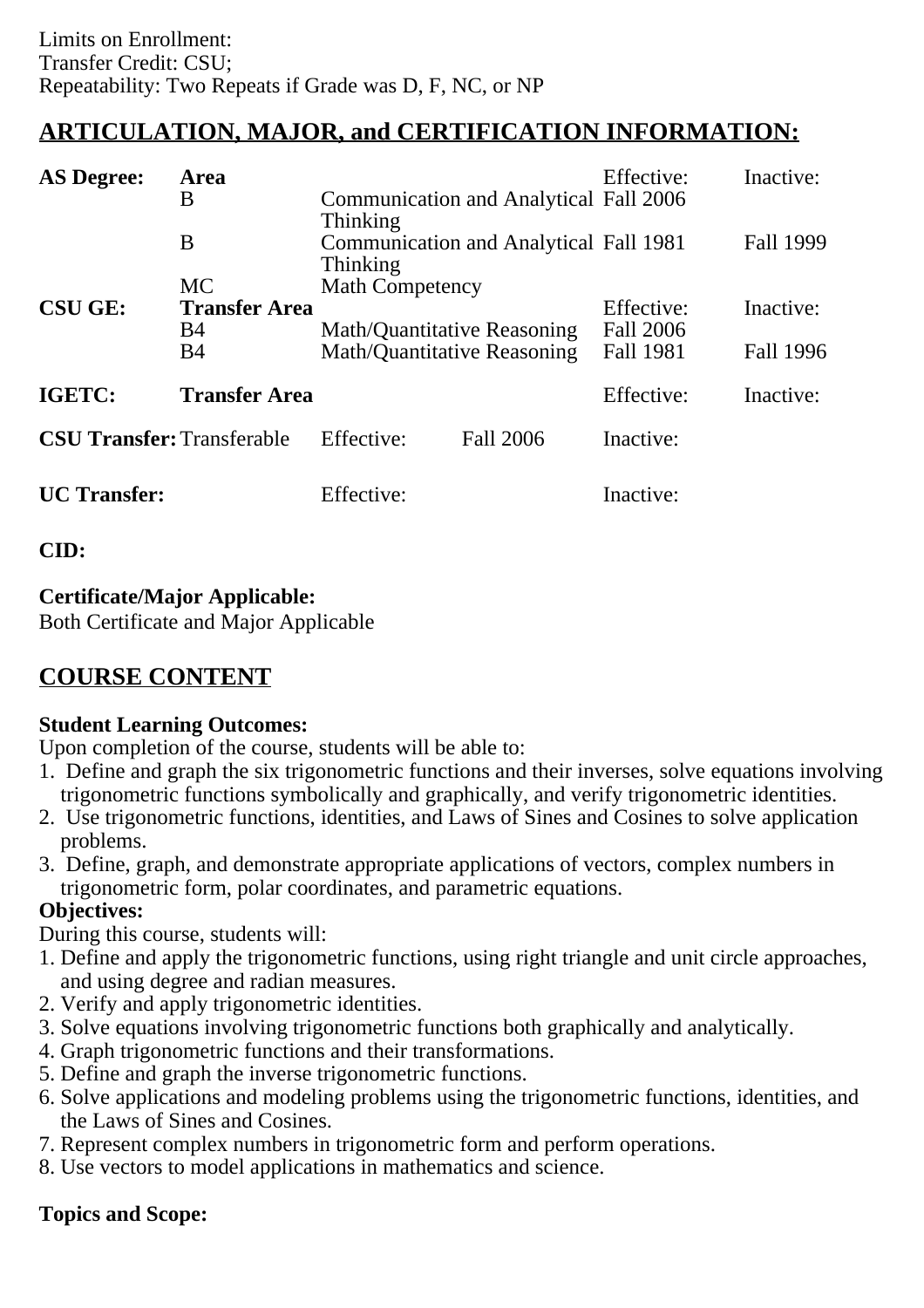- I. Trigonometric Functions
	- A. Radian and degree measures of angles
		- 1. Arc length
		- 2. Area of a sector
		- 3. Linear and angular velocity
	- B. Right triangle and unit circle definitions
	- C. Characteristics of trigonometric functions
- II. Identities and Conditional Equations
	- A. Fundamental identities
	- B. Sum and difference identities
	- C. Related identities and their derivations
	- D. Conditional trigonometric equations and applications

### III. Graphical Representation of Trigonometric Functions

- A. Amplitude
- B. Reflections
- C. Period
- D. Phase (horizontal) shift
- E. Vertical shifts
- IV. Inverse Functions
	- A. Definitions
	- B. Properties
	- C. Graphs
- V. Solutions of Triangles
	- A. Right triangles
	- B. Oblique triangles
	- C. Laws of Sines and Cosines
	- D. Applications
- VI. Complex Numbers, Polar Coordinates, and Parametric Equations
	- A. Definitions
	- B. Operations
	- C. Graphical representation of complex numbers
	- D. DeMoivre's Theorem
	- E. Polar coordinates
	- F. Parametric equations
- VII. Two Dimensional Vectors
	- A. Geometric and analytic definitions
	- B. Algebra of vectors
	- C. Trigonometric form of vectors
	- D. Dot product
	- E. Applications

### **Assignment:**

- 1. Reading outside of class (0-60 pages per week)
- 2. Problem sets (1-8 per week)
- 3. Quizzes (0-4 per week)
- 4. Projects (0-10)
- 5. Exams (2-6)
- 6. Final exam